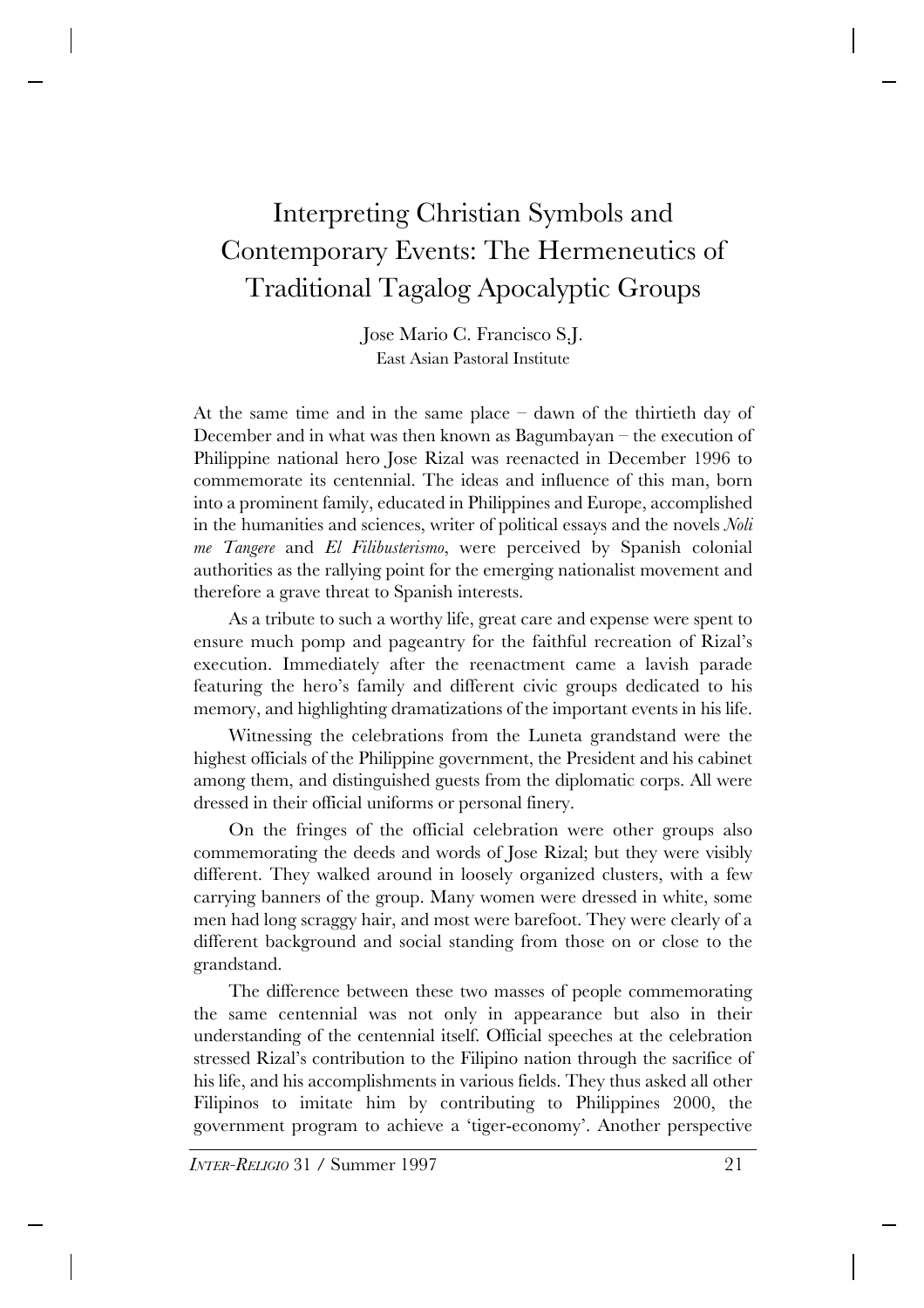emerged in the media interviews of those who were part of the fringe groups during the centennial celebration. They honored the legacy of Rizal by calling attention to what they perceived to be the crisis in contemporary Philippine society. They were not looking back at the past, but forward to the future.

The contrasts on this occasion are striking. While one may readily apply labels of 'high' and 'low' culture, 'elite' or 'popular' celebration, or 'great' and 'little' tradition to explain the contrasts, what is of more fundamental significance lies not in the different or even conflicting interpretations of the centennial as in how each group arrives at the meaning of the event for itself.

It is in this context that this essay analyzes how those groups on the margins of the official Rizal centennial celebration interpret contemporary events. This analysis draws from literary texts and official documents of existing groups belonging to a long line of millenarian and/or apocalyptic groups centered around Mount Banahaw, a majestic 2000 metre peak in the Sierra Madre range in southern Luzon.

In particular, this essay seeks to provide a hermeneutical key to these groups' reading of history – how they integrate events related to Philippine national history into their millenarian views. It is divided into the various aspects of the process of integration: (*a*) the role of the *pasyon* (the passion story) as the carrier of traditional Christian eschatology, (*b*) the focus on the Philippines as the locus of the Covenant of the Sacred Mother (*Tipan ng Mahal na Ina*), (*c*) the codification of Mount Banahaw as the New Jerusalem, and (*d*) the identification of Rizal as the Tagalog Christ. The essay ends with some questions regarding the inculturation of Christianity and the relation between national aspirations and millenarian views, which may have implications for other Asian contexts as well.

# *The Pasyon as Carrier of Traditional Christian Eschatology*

Any observer of Philippine lowland life will note the overwhelming presence of Christian symbols in local culture and society. Churches dot the Philippine landscape and old towns are established on a square grid with the church and town municipal hall at the center. There are images of the Christ Child on public and private vehicles, and Marian shrines in government buildings, to name a few examples.

But this dominant presence of Christian symbols in the Philippine lowlands is not simply due to the fact of an overwhelming Christian majority. After all, more than one third of those initiated into Christianity do not have any regular contact with any of its institutions. Christian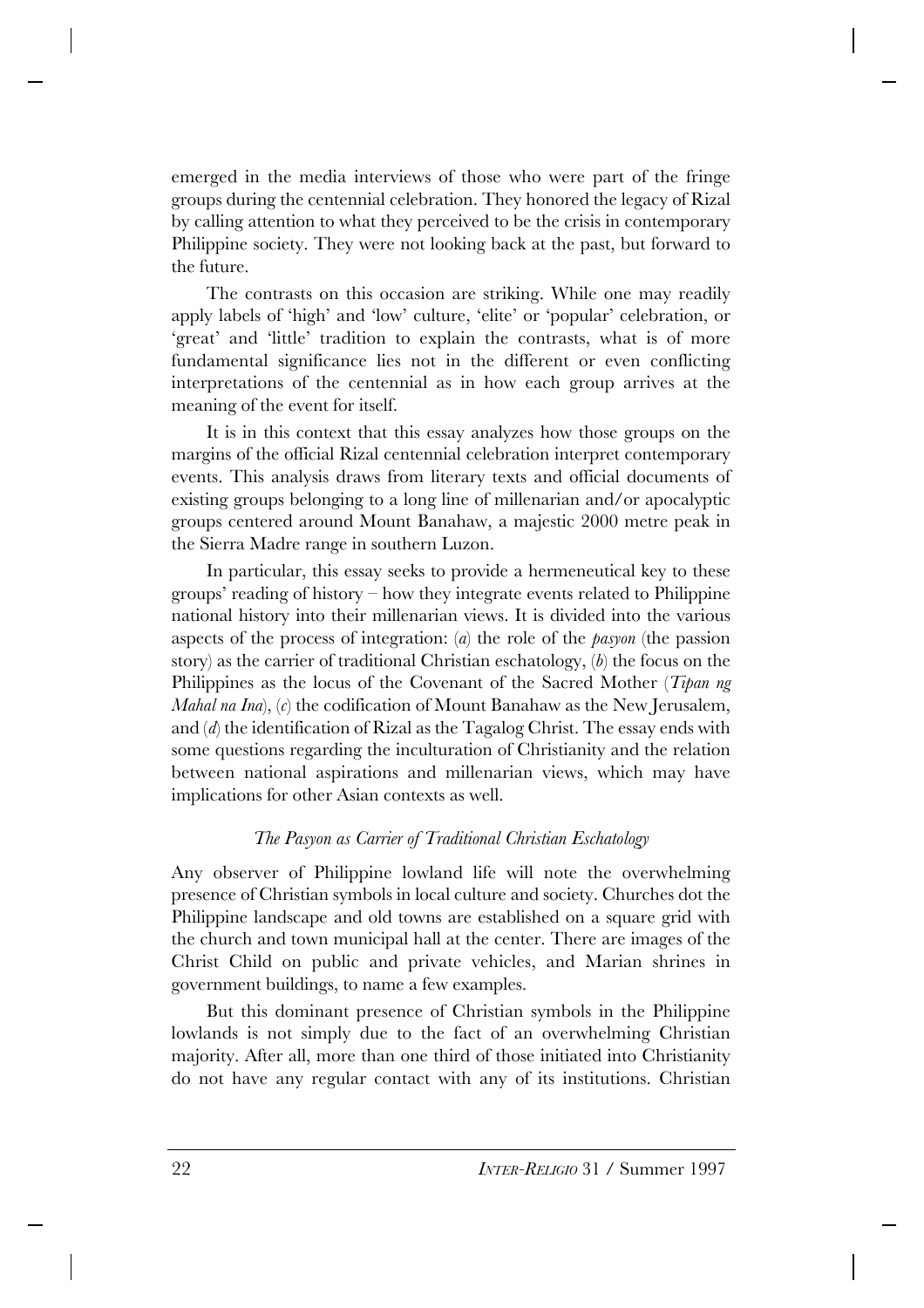symbols, however, maintain a presence and power beyond the hold of the institutional churches.

More crucial for understanding this powerful presence is the view underlying native perceptions of the world. This view, as many recent studies such as Ileto (1979) have shown, is indelibly shaped by the Christian story, the narrative of Jesus Christ which finds its most popular and profound expression in the Philippines in the *Pasyong Mahal*. This work is a long poetic narrative available in the major Philippine languages and said to have taken over the function of the epic in pre-Spanish local society.

This 1812 work presents the story of Jesus within cosmic history, beginning with the creation of the world and culminating in the Last Judgment and Final Coming of Christ. Drawn from medieval tradition, Spanish antecedents and an earlier Tagalog version by a native lay printer named de Belen, the narrative poem basically expresses traditional Christian eschatology which Javellana (1988), a literary scholar, describes in terms of the spatial and temporal frames of the story :

By expanding the spatial frame, the poet [of the *Pasyong Mahal*] is now able to work out his story on three levels, hence creating the impression that his story happens within eternal space  $-$  for much of the action begins in heaven, continues on earth, and ends in heaven. By expanding the temporal frame, the pasyon of Aquino de Belen, which concerned itself primarily with personal and individual salvation, now becomes an exposition of universal salvation. And so, it can be aptly said that his Passion story now assumes cosmic dimensions (Javellana 1988:33).

Because of this eschatological view, life on earth  $-$  that is, human time and space – takes on a different significance:

Because of its unique position between heaven and hell, the earth becomes the staging point for battles between Good and Evil. Hence, the Paraiso Terrenal [ Earthly Paradise], which God created on earth, became the first scene of temptation. After God banished the first human couple from their paradisiacal home, their descendants continued to tread the path of transgression (Javellana1988:33).

With the coming of Jesus, salvation has become possible but the earthly struggle for it continues until his Second Coming. Traditional Christian eschatology then shows human history to be linear rather than cyclic, imbued with divine presence but still moving toward final fulfillment.

This view was effectively propagated on account of the *Sitz-im-Leben* of the *pasyon* tradition. The poem is usually antiphonally chanted during Holy Week around makeshift altars at home or in elaborate settings in civic or even church space. In other regions, it has evolved into the *sinakulo*, a folk dramatization of choice episodes from the narrative by the entire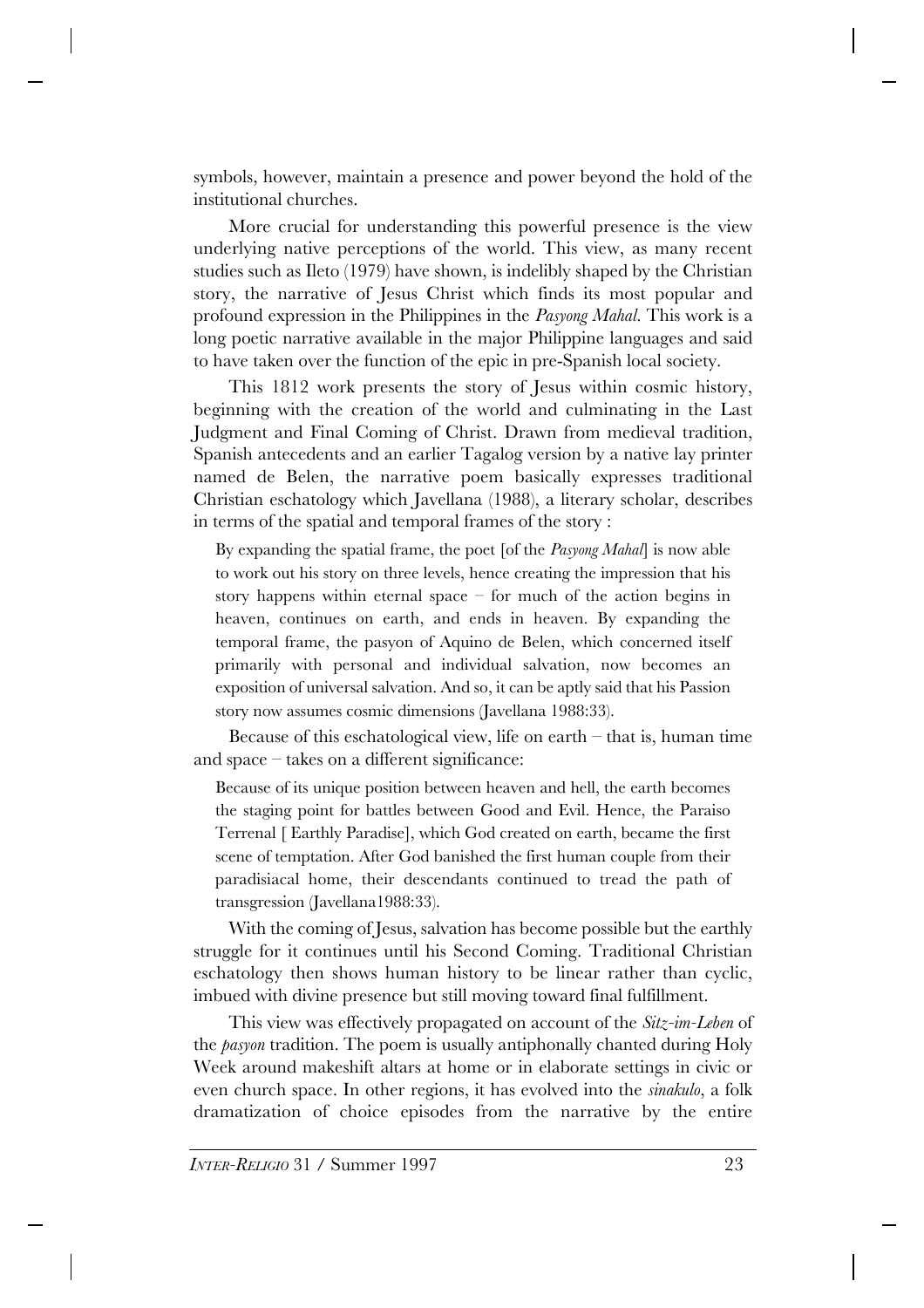community and surrounded by intricate traditions. Thus it is both personal devotion and social ritual; hence its power.

The impact of this power becomes all the more evident in movements for change in the nineteenth century based on traditional Christian eschatology. In fact, many of these movements may rightly be called millenarian according to Cohn's (1970) classic description:

Millenarian sects or movements always picture salvation as

(*a*) collective, in the sense that it is to be enjoyed by the faithful as a collectivity;

(*b*) terrestrial, in the sense that it is to be realized on this earth and not in some other-worldly heaven;

(*c*) imminent, in the sense that it is to come both soon and suddenly;

(*d*) total, in the sense that it is utterly to transform life on earth, so that the new dispensation will be no mere improvement on the present put perfection itself;

(*e*) miraculous in the sense that it is to be accomplished by, or with the help of supernatural agencies (Cohn 1970:15).

In his masterful analysis of these millenarian groups Ileto (1979) illustrates how the ordinary members of these groups perceived their involvement in *pasyon* terms.

The most prominent among them is the *Cofradia* (confraternity) of Apollinario de la Cruz, known to his followers as Hermano Pule. In 1832, Hermano Pule organized this religious group (which was not uncommon then), but limited it to *indios*. This was probably because he had been refused membership in a similar group in Manila where he worked in a church-run hospital. As a charismatic and eloquent leader, he was able to establish his group and carry on its rituals on the slopes of Santo Cristobal, an adjoining peak to Mount Banahaw.

Hermano Pule's *cofradia* had the characteristics of millenarian groups believing in the imminent coming of salvation. This was to take the form of an earthly paradise which he described by using a translated medieval hymn called *Dalit sa caluwalhatian sa langit na carartnan ng mga banal* (Hymn to peace in heaven that will be attained by the faithful). This hymn depicts a condition of personal equality as in the following stanza:

| Baguntauo ma't dalaga                                                                                                                       | Young men and women       |
|---------------------------------------------------------------------------------------------------------------------------------------------|---------------------------|
| manga tauo mang naona                                                                                                                       | and their predecessors    |
| magulang caya't bata pa                                                                                                                     | parents and even children |
| mag cacasing parapara                                                                                                                       | all will look alike.      |
| $\mathcal{C}$ and $\mathcal{C}$ and $\mathcal{C}$ and $\mathcal{C}$ and $\mathcal{C}$ and $\mathcal{C}$ and $\mathcal{C}$ and $\mathcal{C}$ |                           |

or of social equity as in another stanza: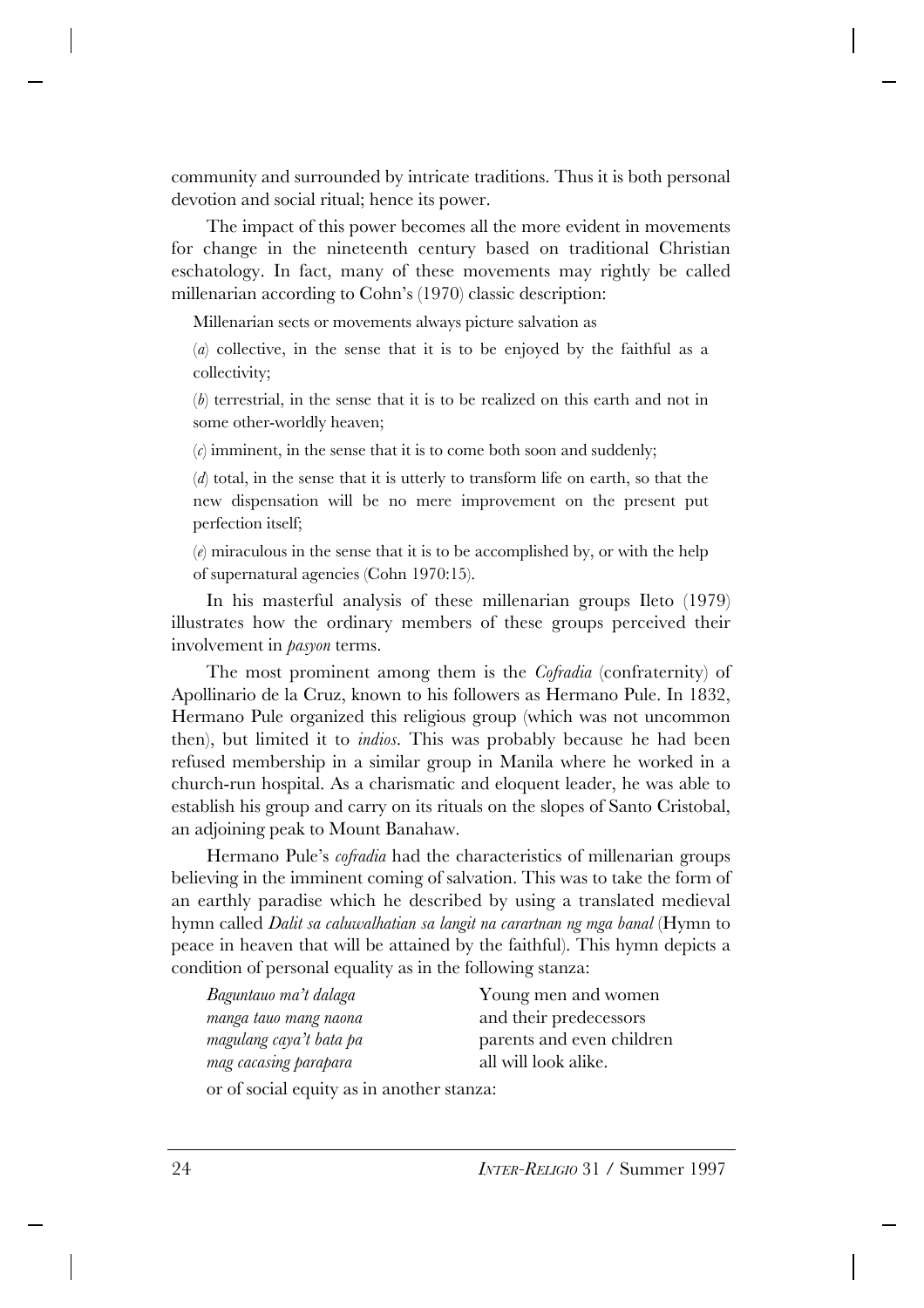| Ang mahal ma't ang mababa    | High-born or low                       |
|------------------------------|----------------------------------------|
| ang mayaman ma't ang ducha   | rich or poor                           |
| mag sising musing mucha      | all will look alike                    |
| ang Dios din ang may panata. | this is God's vow. (Ileto $1979:48f$ ) |

This condition can only happen in the *paraiso terrenal* of the *pasyon*, as suggested by the following stanza:

| Dilima cocotya cotya    | There will be no mockery    |
|-------------------------|-----------------------------|
| hobo mang sa hihilata   | though one be lying naked   |
| con ualaman sala't sama | if there is no sin or shame |
| ualan sucat icahiya.    | there is no shame.          |
| (Ileto 1979:49)         |                             |

Hermano Pule's millenarian vision is traced by Ileto to the *pasyon* tradition which

was to provide lowland Philippine society with a language for articulating its own values, ideals, and even hopes of liberation. After the destruction or decline of native epic traditions in the sixteenth and seventeenth centuries, Filipinos nevertheless continued to maintain a coherent image of the world and their place in it through their familiarity with the *pasyon*, an epic that appears alien in content, but upon closer examination in a historical context, reveals the vitality of the Filipino mind (Ileto 1979:15-6).

This vitality was to manifest itself in the following step in which divine involvement becomes focused on the Philippines.

## *The Philippines as the Locus of the New Covenant*

As with many millenarian groups, Hermano Pule's *cofradia* waited in vain for the final intervention of the divine. What actually came was his violent death at the hands of the Spanish authorities and an end to his earthly paradise in Santo Cristobal.

But millenarian visions do not die easily. In fact, after the death of Hermano Pule and towards the end of the nineteenth century, other millenarian groups emerged to continue the tradition but with two distinct features:

(*a*) these succeeding groups increasingly emphasized the Philippines as the place of the new covenant, and

(*b*) this new covenant was described in terms of the relationship with a divine mother.

An example of this development in local millenarian tradition is a group called *Bathalismo* (from the Tagalog word for God, *Bathala)*. It has a prayer directed to the Philippines which opens as follows: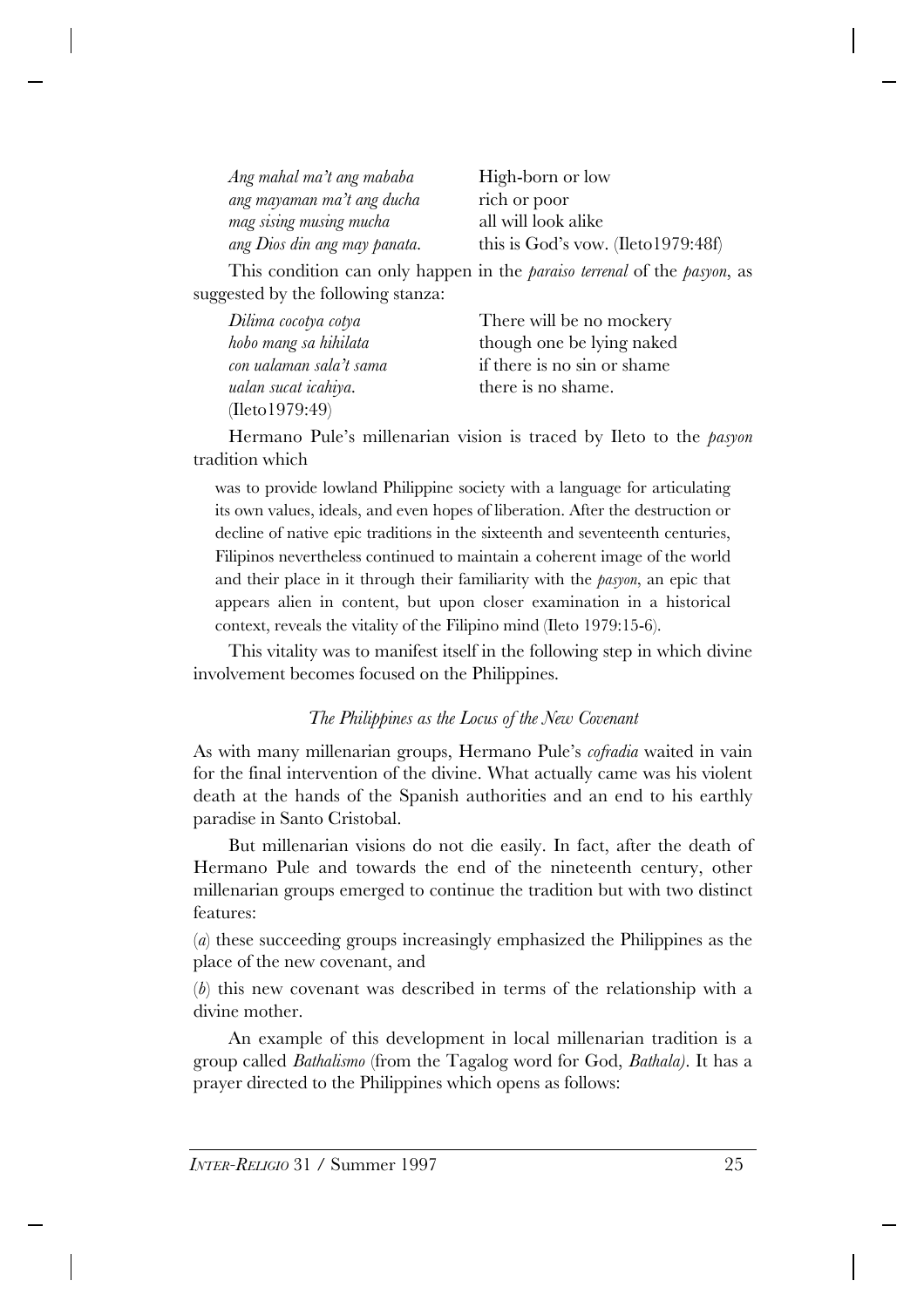*Oh bayan ko Filipinas magbangon ka Hanapin sa ngayon ang pagkakaisa Upang ang paglaya mithiin ng bawat isa At sa atin nakikibata* Oh my country the Philippines arise Seek now the unity So that the freedom which is desired by each And those who suffer. (Foronda:67) Later stanzas in the prayer describe the Philippines thus: *Sa dulong silangan* In the far Orient *Mutyang pinapangarap* Muse of our dreams *Katulad mo ay Reyna* You are like a Queen *Perlas ka ng dagat* You are the Pearl of the sea *Kayat naakit mo* Thus you attract *Ang dayuhang lahat* All the foreigners *Filipinas oh Bayan kong* Oh Philippines, my country *Kulang palad.* is unfortunate. (Foronda: 68)

These lines comparing the Philippines to an attractive pearl echo the national anthem which is appropriately called *Lupang Hinirang* (The chosen land).

The status of the Philippines as the new chosen land is further developed in the concept of the *Tipan ng Mahal na Ina* (Covenant of the Holy Mother). Many millenarian movements describe themselves as recipients of a new covenant usually identified as the third, with the Old and New Testaments as the first two. This third covenant is commonly associated with the Holy Spirit, just as the first two with the God the Father and Jesus Christ. In many millenarian groups, especially from the early twentieth century onwards, this third covenant is associated with a divine mother figure often related to Mother Philippines.

This is illustrated by an interesting poem in the possession of a group called *Sagrada Cristiana Filipina Independiente* (Holy Christian Independent Philippines). Its opening stanzas describe the Philippines as *mahiwage* (mysterious), *Paraiso sakalupaan* (earthly Paradise) and *Divinidad* (divinity). Then the poem employs word-play on 'Filipinas' by isolating 'Fili' for *Filio* (son) and 'P' for *Pater* (father). It then concludes with the Third Person being *Deus Ina* (God-mother):

| Hindi baga sabi rito      | Isn't it said here       |
|---------------------------|--------------------------|
| Ay Divino ang bayan mo    | your country is divine.  |
| Mindanao, Visaya at Luzon | Mindanao, Visayas, Luzon |
| Tatlo yaon sa pagka Verbo | Three in being Word      |
| Fili at Deus Filio.       | Fili and God-son.        |
|                           |                          |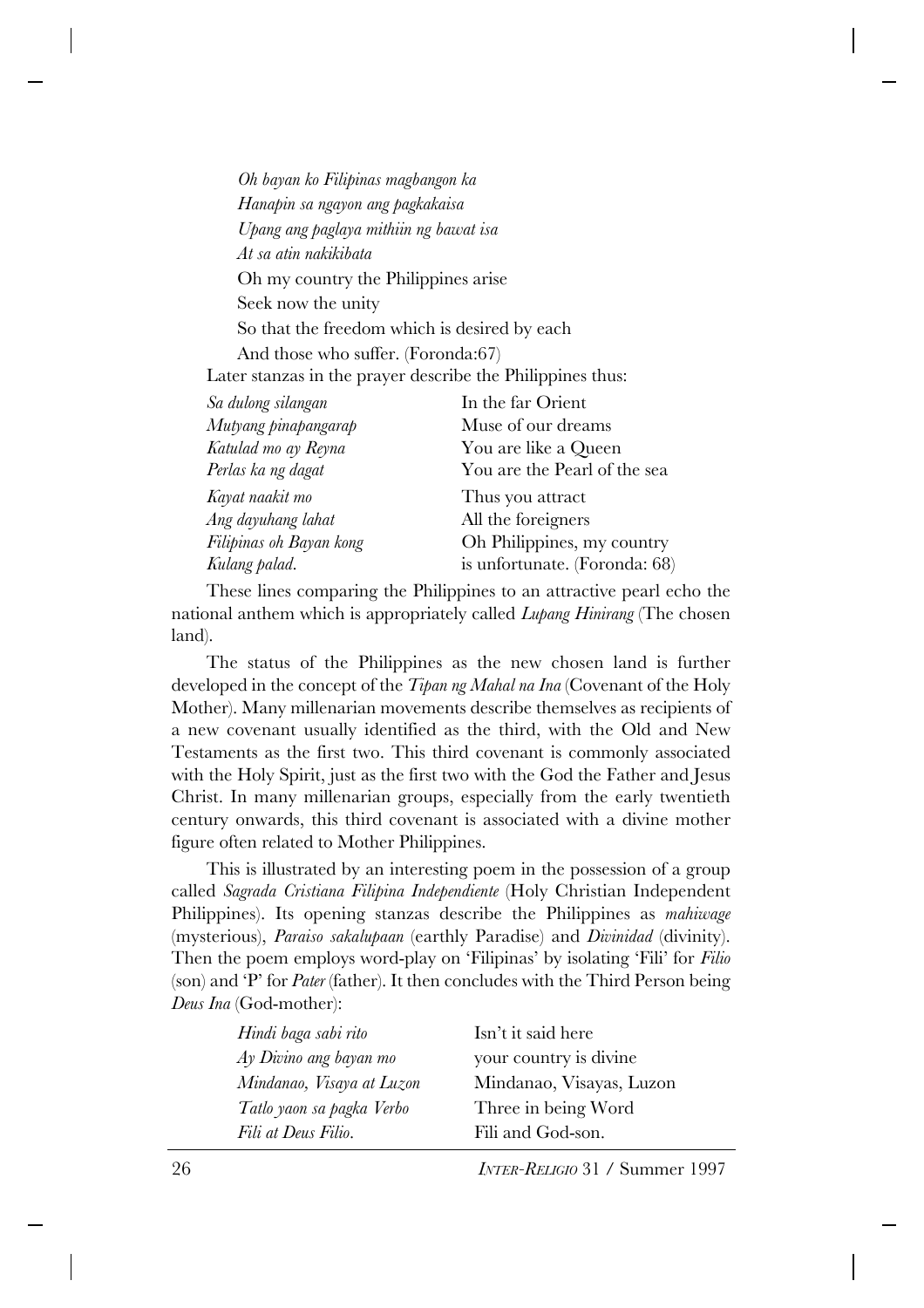| Filipino ang pangalan     | The name is Filipino    |
|---------------------------|-------------------------|
| Buo sa tatlong persona    | United in three persons |
| Filipi ay bugtong na anak | The only son is Fili    |
| 'P' ay Pater Deus nga     | P' is God-father        |
| Ang huli ay Deus Ina.     | The last God-mother.    |
| Iyong ulit-ulitin nga     | You repeat              |
| Silang tatlo'y sama-sama  | These three are united  |
| Ana, Anak, at ang Ina     | Father, Son and Mother  |
| Tatlo sa isang Persona    | Three in one Person     |
| ng Sagrada Familia.       | of the Holy Family.     |
|                           | (Alaras 1988:79)        |

With texts such as this, the integration between traditional Christian eschatology and Philippine national history has clearly begun. The Philippines is now seen as the chosen land bound to God by a covenant with God-mother.

While this view was current only among millenarian groups, the growing nationalism promoted by the *ilustrados* (the educated natives) encouraged the propagation of this view among the ordinary people.

# *Codification of Mount Banahaw as Bagong Herusalem*

After the election of the Philippines under the covenant of God-mother, the next logical step toward the integration of traditional Christian eschatology and Philippine history is the spatial appropriation of Mount Banahaw as the New Jerusalem.

As early as 1887, a French explorer by the name of Marche notes that Mount Banahaw was regarded as the holy land, and "one brings sick people there, in order to take a bath in the water of Jordan or at the miraculous springs, which heal all those who have faith" (Ileto 1979:86). This process of codifying the space of Mount Banahaw in terms of Israel's geography has been completed, so that every part of the terrain has been incorporated into sacred topography.

One sees in this map how many of the significant settings in the life of Jesus have their corresponding place in the mountain complex. One is shown where Jesus fasted or where Pilate washed his hands or where Jesus left a footprint as he ascended into heaven. Even settings not directly related to Jesus but connected to the economy of salvation such as Adam's burial site, are included in the sacred map.

The significance of this codification is related to the elaborate ritual pilgrimage intended for all who come to the mountain. This pilgrimage is divided into the following stages: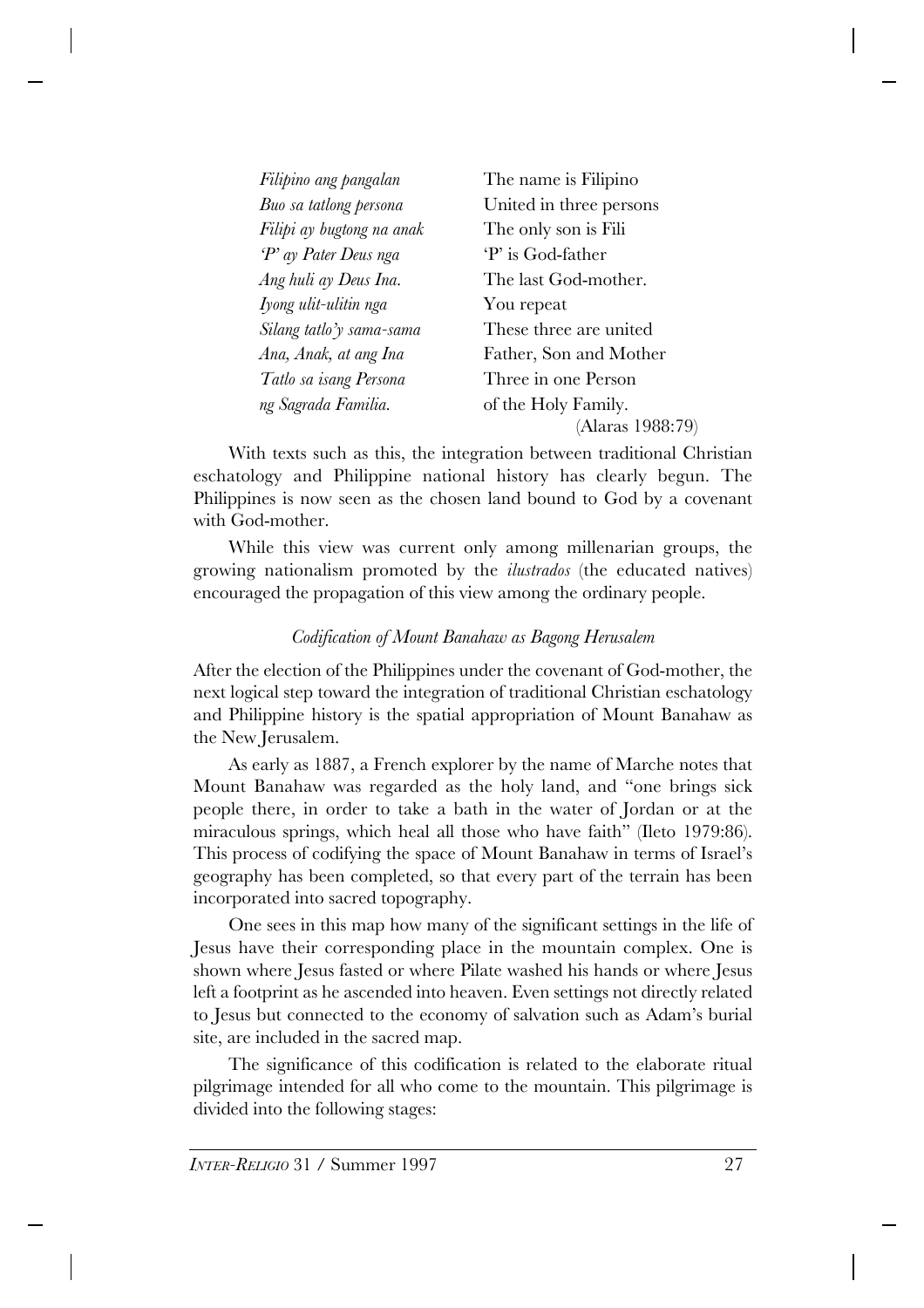- (*a*) following the footsteps toward resurrection.
- (*b*) preparatory purification before viewing, and
- (*c*) a taste of the new heaven and the new earth (Pesigan 1992:142).

These stages are a dramaturgical ritualization of the journey that all believers are supposed to undergo.

The significance then of this 'literal transplantation' of locations related to the Christian salvation lies in the conviction that salvation did not happen in some faraway land but actually happens here and now to this nation that has now been divinely chosen.

#### *Jose Rizal as the Tagalog Christ*

The final step leading to the integration of traditional Christian eschatology and Philippine history is the identification of Jose Rizal as the Tagalog Christ.

The earliest record of this identification is the canonization of Rizal together with the three martyr priests – Jose Burgos, Mariano Gomez and Jacinto Zamora – by the Philippine Independent Church on 24 September 1903. Though not a millenarian group, this church opened the way toward recognition of Rizal's life and death.

Since then, countless groups belonging to the local millenarian tradition have honored Rizal. This religious honor has taken many forms – from sainthood to identification with Jesus Christ – which attract much attention from outside commentators. One must, however, understand them within the interpretative framework of these groups.

One finds in many of the documents and prayers of millenarian groups that Rizal is given many: titles such as *Amang Rizal na Santo* ( Saint Father Rizal) from *Bathalismo* (Foronda: 65). Another text honors him by comparing him to Jesus Christ:

| Ng si Rizal naman lumitaw sa mundo  | When Rizal came to the world    |
|-------------------------------------|---------------------------------|
| Hindi rin kinilala ng tao           | He was not recognized by all    |
| Dinusta ng lahat minurang tutuo     | He was truly scorned and cursed |
| Nagbabala siya para din kay Kristo. | He warned them like Christ.     |
|                                     |                                 |

(Foronda: 64)

In another passage, he is given the highest Christological identification:

*Ang Cristo ng katagalugan ay si Dr. Jose Rizal. Ang Panginoon ng lahat dito sa Sanglibutan. Hari ng mga Hari, Panginoon ng mga Panginoon. Sapagka't siya ang pinagkalooban ng banal na Tipan ng espiritu Santong bathalang Maykapangyarihan.*

Rizal is the Christ of the Tagalog region. The Lord of the whole universe. King of Kings, Lord of Lords. Because the Almighty Bathala gave unto him the Holy Writ of the Holy Spirit (Foronda: 61).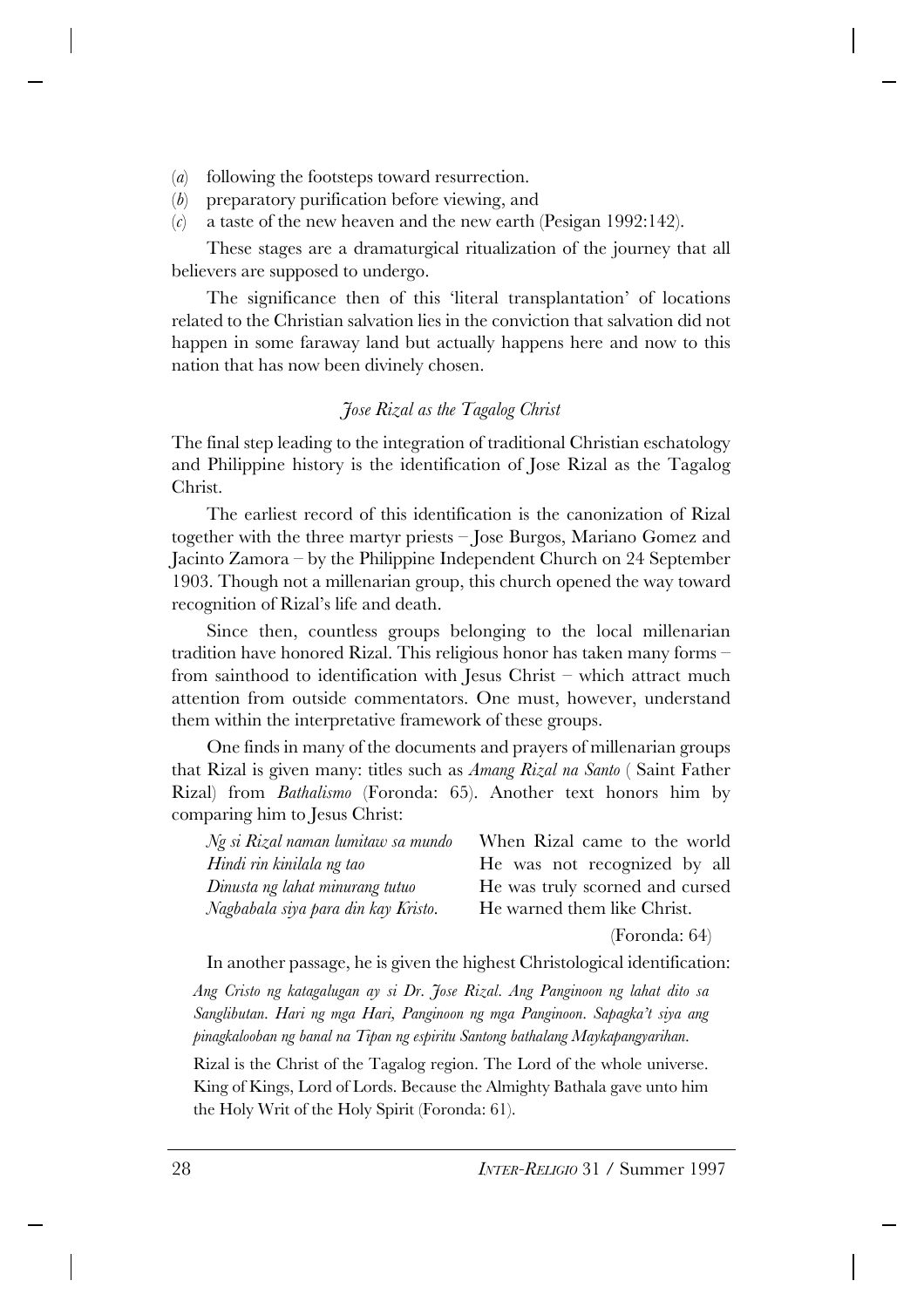But in another prayer he is listed with Jehovah and Jesus as the Trinity, changing names so that they will not be recognized (Foronda: 65). In an *Adarnista* text, he is called Father Creator from Calamba (Foronda: 74).

These shifting descriptions of Rizal among various groups or even within a single community are understandable within their framework. One finds in many narratives of the group that holy people such as leaders or founders all have the ability to change identities. The most glaring example of this is Amang Illustricimo, the founder of *Tres Persona Solo Dios* ( Three Persons One God), who is shown not only to resurrect but also to assume many identities, especially as he travels throughout the Philippine (Marasigan 1985:129-90).

Rizal's identification with Jesus Christ appears to be the same. He is identified with the historical Jesus but is also his incarnation in the Orient. What is more important than the shifting title is the salvific value of his life and death for the Philippines. As one poem states:

| Jose Rizal kang pinatay  | You, Jose Rizal, were killed |
|--------------------------|------------------------------|
| Patubos sa kaalipinan    | in redeeming our slavery     |
| Bayani ka nga pong tunay | You are truly a hello        |
| Kristo ng KABANTUGAN.    | Christ of GREATNESS.         |
|                          | (Foronda 65)                 |

It is the fact of his martyrdom for the nation that is the basis for the different titles with which the millenarian groups have honored him.

In the death of Rizal, then, these millenarian groups witness the actual saving deed of God. Not only had the divine chosen the Philippines and walked on the slopes of Mount Banahaw, but the actual redemption had taken place in the Philippines, and that means the perfect conjuncture of traditional millenarian views and Philippine national aspirations. It is no wonder that the Rizal centennial can be celebrated by both the representatives of the Philippine nation-state and the millenarian groups from the *Bagong Herusalem*.

## *Concluding Remarks*

In tracing the aspects involved in the integration of traditional Christian eschatology and the trajectory of Philippine history, this essay points to the interpretative framework within which millenarian groups in the Philippines are able to interpret contemporary events and even participate in them.

Two related questions emerge, however, in the process. The first, which is properly theological, addresses what is known as inculturation in Christian vocabulary: may not the process that we discovered in the experience of Tagalog millenarian groups simply be a form of